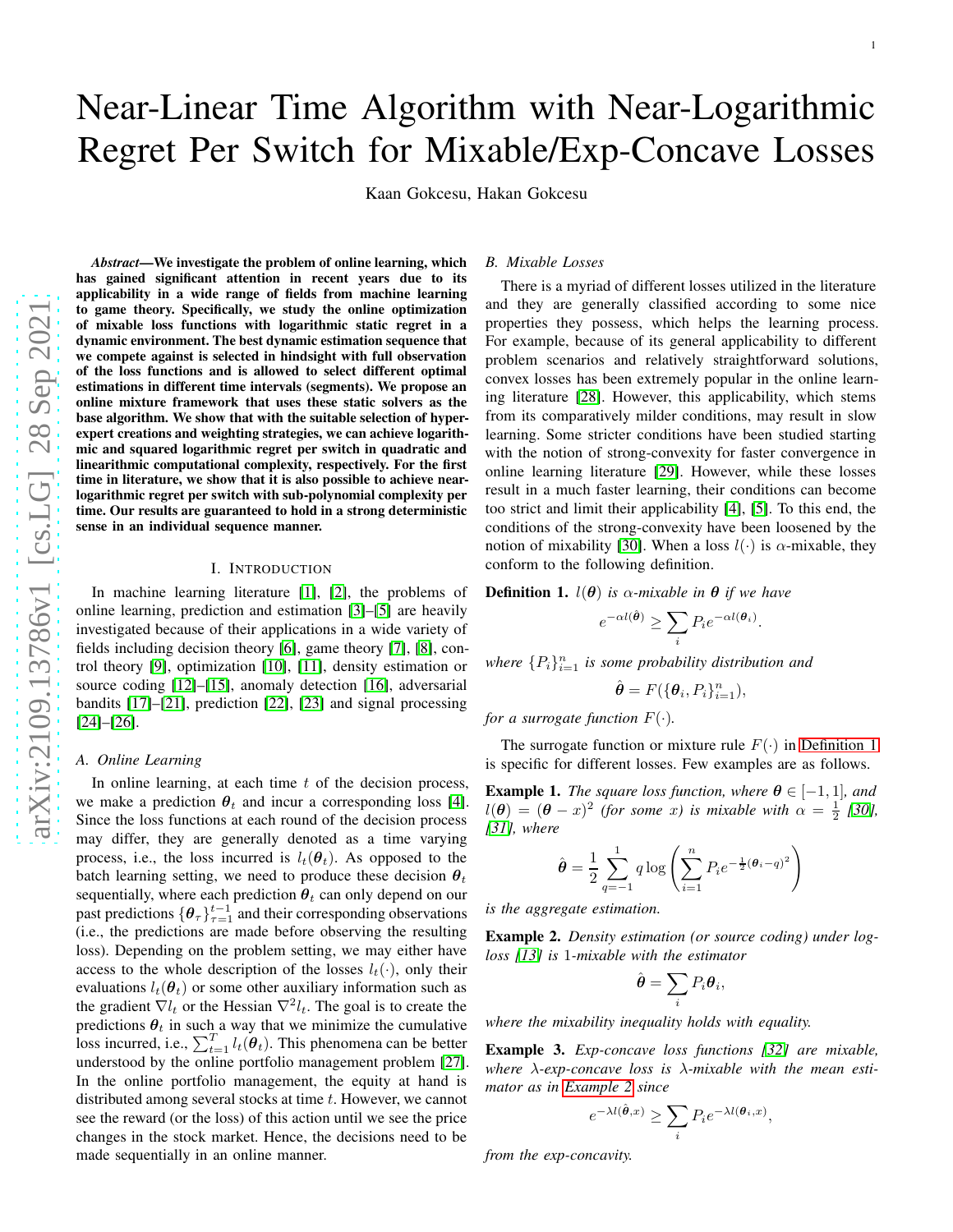# *C. Notion of Regret and Oracle*

In the problem of online learning, the loss functions can be arbitrarily high and achieving small losses may be quite challenging if not impossible. To this end, it has been the norm to aim for a loss as much as a viable competition [\[4\]](#page-7-19). Although infeasible, we can achieve the best performance when we make the decisions with full knowledge of the losses in advance. To this end, the challenge is to get as close as possible to that best performance, which is called the oracle loss. Hence, the notion of regret has been used in a competitive framework. The notion of regret is defined as the difference between the losses incurred by an algorithm and the losses incurred by a competition oracle. Against the oracle selections  $\{\theta_t^*\}_{t=1}^T$ , the cumulative regret up to time  $T$  is given by

$$
R_T \triangleq \sum_{t=1}^T r_t = \sum_{t=1}^T l_t(\theta_t) - \sum_{t=1}^T l_t(\theta_t^*).
$$
 (1)

Note that, we can not achieve small regret against arbitrary oracle selections and some form of regularity needs to be applied. One example is the fixed oracle (static), where we compete against a fixed estimation  $\theta^*$ , i.e.,  $\theta_t^* = \theta^*$  for all t. The literature on these static learners is abundant and its applications are numerous [\[4\]](#page-7-19). In our work, we are specifically interested in the static learners with logarithmic regret bounds, i.e.,  $R_T = O(\log(T))$  such as [\[11\]](#page-7-9), [\[30\]](#page-7-23). A harder competition would be against dynamically switching oracle estimations, where  $\theta_t^*$  can change arbitrarily during a time horizon T. In this setting, the static learners are prone to stagnation and different strategies are utilized [\[33\]](#page-7-27)–[\[37\]](#page-7-28).

## *D. Competing Against Dynamically Switching Estimations*

Although static learners are able to perform satisfactorily when competing against fixed oracles, they can under-perform when competing against dynamically changing oracle predictions. In some problem settings, making a static learner adaptive is pretty straightforward in lieu of parameter tuning such as online convex optimization [\[10\]](#page-7-8). However, it is not the case for other problem scenarios [\[4\]](#page-7-19), [\[5\]](#page-7-3). For this purpose, there are various approaches in literature.

The sleeping experts in [\[38\]](#page-7-29) starts by creating a pool of hyper-experts, each of which mimics the learner's behavior (final output) during the first  $t - 1$  rounds (i.e., they are specialist experts [\[39\]](#page-7-30) that abstains from prediction up to time t). Each expert provides predictions from time  $t$  onward and combined for adaptivity to create the final output estimations. These sleeping experts can be generalized to use different time selection functions as well [\[36\]](#page-7-31). The restarting experts in [\[37\]](#page-7-28) utilizes a main base algorithm and start a copy of it each time  $t$ . Then, by aggregating the predictions of these copies, the final output predictions are produced and adaptivity is achieved. It has been shown that, both of these approaches reduce to the Fixed Share algorithm [\[40\]](#page-7-32) with variable switching rates. The recursive experts in [\[41\]](#page-7-33) creates the prediction outputs recursively by mixing a static expert, i.e., a single run of the base algorithm, with a dynamic expert, i.e., subsequent reruns of the base algorithm, recursively.

2

Therefore, the final predictions are constructed by selecting a set of time intervals which run a base algorithm and aggregating their individual predictions. The design of the time intervals requires care. While the set of intervals should be large enough to cover the whole time horizon sufficiently, they should not number too many, which may substantially increase the computational complexity. In the works of [\[42\]](#page-7-34), [\[43\]](#page-7-35), the authors developed ways to construct intervals by trading effectiveness with efficiency. The geometric interval selections (generally powers of 2) has become popular for efficient coverage of the time horizon [\[44\]](#page-7-36)–[\[46\]](#page-7-37). Moreover, aggregation itself is a heavily investigated topic and there are techniques like Exponential Weights Algorithm (EWA) and Multiplicative Weights Algorithm (MWA) [\[44\]](#page-7-36), [\[47\]](#page-7-38)–[\[49\]](#page-7-39).

## *E. Contributions and Organization*

For the mixable losses, the optimal achievable regret stems from knowing the time instances the competition changes and individually learning them. With universal prediction and mixture techniques, it is possible to achieve this optimal regret bounds up to a finite multiplicative redundancy. Even so, these approaches have linear per time (or quadratic) computational complexities, which is inefficient. To this end, efficient time interval selections and their merger have been studied such as geometric coverage techniques. In spite of their efficient logarithmic per time (linearithmic) computational complexities, their regret bounds may become sub-optimal when the static problem has logarithmic regret. Thus, our goal is to combine the best of both worlds and design algorithms that are as efficient as possible whilst having near optimal regret. While the work in [\[50\]](#page-7-40) specifically studies this problem of dynamic regret under mixable losses, their results are most meaningful when the base algorithm regret is sub-logarithmic or super-logarithmic. In this work, we bridge this gap.

*1) Problem Description:* In [Section II,](#page-2-0) we provide some useful preliminaries; which include the mathematical formulations of the static and dynamic problems together with a general static solver, which will be utilized as a base algorithm.

*2) Algorithmic Framework:* In [Section III,](#page-3-0) we provide the algorithmic framework, which incorporates a hyper-expert scheme (that runs the base algorithm) and a weighting scheme (their aggregation method). We also provide some important definitions for the regret analysis.

*3) Algorithm Design:* In [Section IV,](#page-4-0) we provide generalized designs for the hyper expert scheme and the weighting scheme to compete against dynamically changing estimations. We also analyze their computational complexity and regret.

*4) Inefficient Optimal:* In [Section V,](#page-5-0) we provide a quadratic time algorithm that can achieve optimal regret bounds much like [\[13\]](#page-7-25), [\[14\]](#page-7-41), [\[50\]](#page-7-40).

*5) Efficient Sub-optimal:* In [Section VI,](#page-5-1) we provide a linearithmic time algorithm that can achieve sub-optimal regret bounds as in [\[37\]](#page-7-28), [\[41\]](#page-7-33), [\[50\]](#page-7-40)

*6) Efficient Near-Optimal:* In [Section VII,](#page-6-0) for the first time in literature, we provide a near linear time algorithm that can achieve near-optimal regret bounds.

*7) Conclusion:* In [Section VIII,](#page-6-1) we finish with some concluding remarks.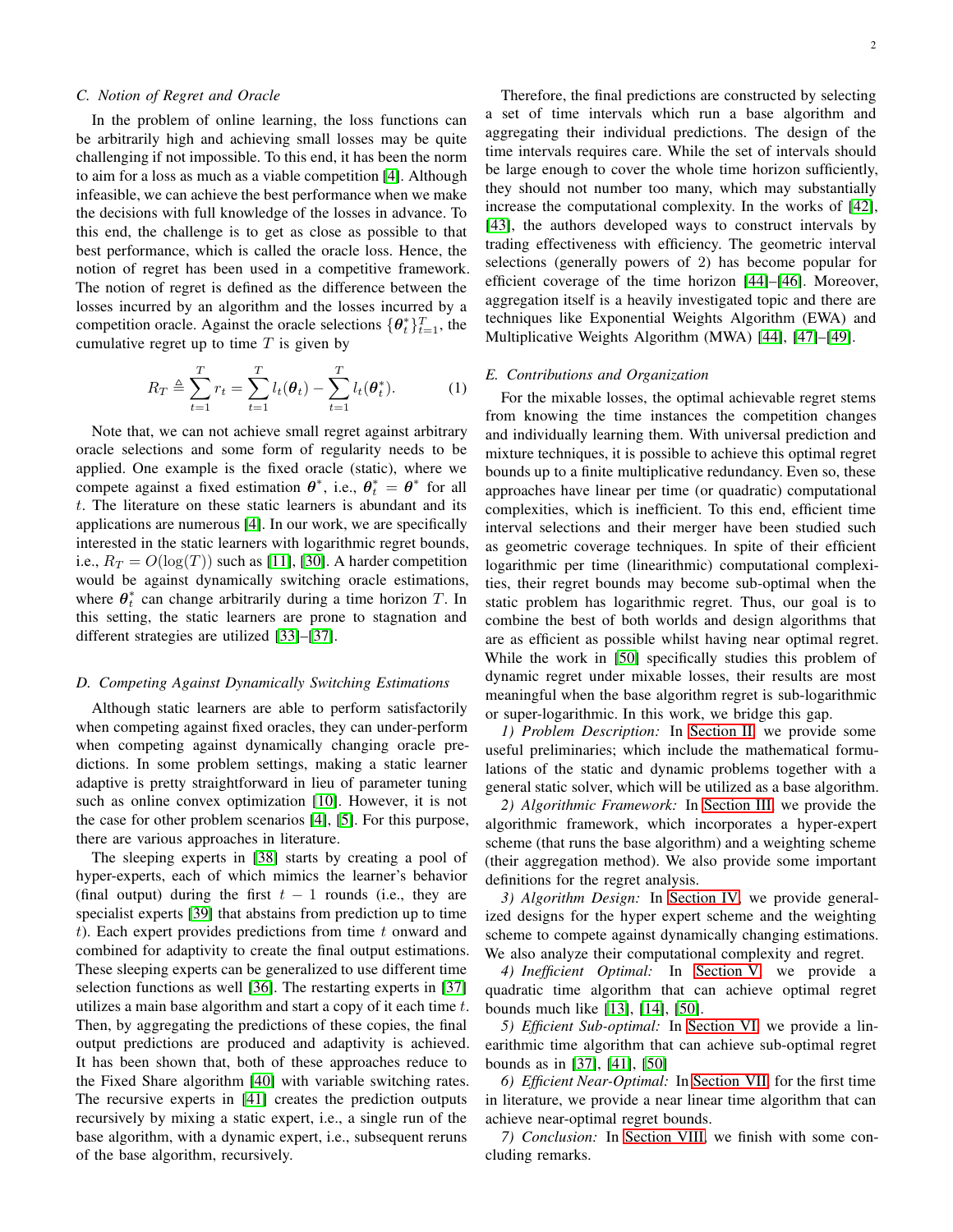## II. PROBLEM DESCRIPTION

<span id="page-2-0"></span>In this section, we mathematically describe the problems when we compete against a static (fixed) and a dynamic (changing) oracle estimations similar to [\[41\]](#page-7-33), [\[50\]](#page-7-40). We also introduce a generic base algorithm as a building block.

#### *A. Logarithmic Regret Base Algorithm for the Static Problem*

We start by first tackling the static problem setting. Let  $\theta_t$ be some estimation we produce at the time  $t$ , and let

$$
\boldsymbol{\theta}_1^T \triangleq \{\boldsymbol{\theta}_1, \dots, \boldsymbol{\theta}_T\} \tag{2}
$$

be our estimations for the whole time horizon, i.e., from  $t = 1$ to T. Let  $l_t(\theta_t)$  be a finite loss we incur from our estimation  $\theta_t$  and the cumulative loss for the time horizon be given by

$$
L_T(\boldsymbol{\theta}_1^T) \triangleq \sum_{t=1}^T l_t(\boldsymbol{\theta}_t). \tag{3}
$$

Let  $\theta^*$  be the best fixed estimation chosen in hindsight, i.e.,

$$
\boldsymbol{\theta}^* = \underset{\boldsymbol{\theta}}{\arg\min} \sum_{t=1}^T l_t(\boldsymbol{\theta}), \tag{4}
$$

and its cumulative loss in the time horizon be given by

$$
L_T(\boldsymbol{\theta}^*) \triangleq \sum_{t=1}^T l_t(\boldsymbol{\theta}^*).
$$
 (5)

The regret of the static problem is given by the difference of these cumulative losses in [\(3\)](#page-2-1) and [\(5\)](#page-2-2), i.e.,

$$
R(T, \boldsymbol{\theta}^*) \triangleq L_T(\boldsymbol{\theta}_1^T) - L_T(\boldsymbol{\theta}^*).
$$
 (6)

Let us have an algorithm (building block) that can solve the static problem. The base algorithm creates its estimation  $\theta_t$  and incurs the corresponding loss  $l_t(\theta_t)$  at time t. After that, it sequentially updates its estimation such that  $\theta_{t+1}$  is a function of the past estimations  $\{\theta_t, \theta_{t-1}, \dots, \theta_1\}$ , losses  ${l_t(\theta_t), l_{t-1}(\theta_{t-1}), \ldots, l_1(\theta_1)}$  and possibly some auxiliary parameters  $\{\lambda_t, \dots, \lambda_1\}$ . The update is formally given by

$$
\boldsymbol{\theta}_{t+1} = f(\boldsymbol{\theta}_t, \dots, \boldsymbol{\theta}_1; l_t(\boldsymbol{\theta}_t), \dots, l_1(\boldsymbol{\theta}_1); \lambda_t, \dots, \lambda_1). \tag{7}
$$

Note that, the update function  $f(\cdot)$  depends on the structure of the base algorithm and the underlying problem setting (i.e., can vary in distinct applications). In sequential updates, the next estimation  $\theta_{t+1}$  depends only on the current estimation and the algorithm's current state, i.e., it is given by

$$
\boldsymbol{\theta}_{t+1} = f_t(\boldsymbol{\theta}_t), \tag{8}
$$

for some  $f_t(\cdot)$ , which models the evolving algorithmic state (including the observations such as the loss). A summary is given in [Algorithm 1.](#page-2-3) We make the following assumption about the algorithm in [Algorithm 1.](#page-2-3)

<span id="page-2-6"></span>Assumption 1. *For the problem in* [\(6\)](#page-2-4)*, [Algorithm 1](#page-2-3) has logarithmic regret bounds, i.e.,*

$$
R_{Base}(T) = O(\log(T)),
$$

*for any* T, where  $O(\cdot)$  denotes the big-O notation, i.e., asymp*totically,*  $R_{Base}(T) \leq K \log(T)$  *for some finite K.* 

As opposed to the polynomial [\[41\]](#page-7-33) or generic [\[50\]](#page-7-40) regret, we specifically study logarithmic regret base algorithms.

# <span id="page-2-3"></span>Algorithm 1 The Base Algorithm

| 1: Initialize internal parameters, $\theta_1$ |
|-----------------------------------------------|
| 2: for $t = 1, 2, $ do                        |
| 3: Observe $\lambda_t$ , $l_t(\theta_t)$      |
| 4: Determine $f_t(\cdot)$                     |
| 5: Update $\theta_{t+1} = f_t(\theta_t)$      |
| $6:$ end for                                  |

## <span id="page-2-5"></span>*B. The Dynamic Problem and Its Achievable Regret Bound*

<span id="page-2-1"></span>Here, we explain the dynamic version of the static problem in [\(6\)](#page-2-4). While our estimations  $\theta_1^T$  in [\(2\)](#page-2-5) and their cumulative loss  $L_T(\theta_1^T)$  in [\(3\)](#page-2-1) are as before, the competition differs. Instead of a fixed estimation, let us compete against a dynamically changing estimation. Let S denote the number of times the competing estimations  $\theta^*$  change throughout the time horizon T. Let us define  $\theta_s^*$  for  $s \in \{1, \ldots, S\}$  as the competing estimations for individual distinct  $S$  time segments that cover the time horizon  $T$ . Let  $t_s$  denote the length of the  $s^{th}$  segment and  $T_s$  be the sum of  $t_{s'}$  from  $s' = 1$  to s (i.e.,  $s^{th}$  segment ends on  $T_s$ ). The expression in [\(5\)](#page-2-2) changes as

<span id="page-2-7"></span>
$$
L_T(\{\theta_s^*, t_s\}_{s=1}^S) = \sum_{s=1}^S \sum_{T_{s-1}+1}^{T_s} l_t(\theta_s^*),
$$
 (9)

<span id="page-2-2"></span>where  $T<sub>s</sub>$  is 0 for  $s = 0$ . Thus, our regret definition in [\(6\)](#page-2-4) changes to

$$
R(T, {\theta_s^*}, t_s\}_{s=1}^S) \triangleq L_T({\theta_1^T}) - L_T({\{\theta_s^*}, t_s\}_{s=1}^S). \tag{10}
$$

<span id="page-2-4"></span>Although, [Algorithm 1](#page-2-3) is able to compete against an optimal fixed parameter (the static problem), it may fail to compete against a dynamically changing estimation throughout the time horizon (the dynamic problem). For this problem, if we know of the time instances the competing parameter sequence changes (i.e., the exact times where we compete against distinct estimations  $\theta_s^*$  for  $s \in \{1, ..., S\}$ , we can use [Algorithm 1](#page-2-3) as it is and restart it at the beginning of these time segments. When the regret of the base algorithm for the static problem is as in [Assumption 1.](#page-2-6) We have the following for the dynamic problem.

<span id="page-2-8"></span>**Remark 1.** If we know the time instances  $T_s$  when the *competition changes, we can restart [Algorithm 1](#page-2-3) in these times to get the regret bound*

$$
R_{Base}(T, S) = O\left(S \log\left(\frac{T}{S}\right)\right),\,
$$

*which, in general, is the best regret bound achievable with [Algorithm 1](#page-2-3) for the dynamic problem in* [\(10\)](#page-2-7)*.*

Note that, irrespective of whether the base algorithm itself is optimal or not, the result in [Remark 1](#page-2-8) is the optimal regret achievable by using [Algorithm 1.](#page-2-3) Furthermore, the number of changes S should be at least sub-linear (i.e.,  $o(T)$ ) for possibly viable learning, i.e., sub-linear regret bounds.

In some specific problem settings, it is straightforward to make a base algorithm adaptive to changes (such as the convex optimization [\[10\]](#page-7-8)). However, for general learning systems, it is not trivial [\[4\]](#page-7-19), [\[5\]](#page-7-3), [\[41\]](#page-7-33), [\[50\]](#page-7-40). In the next section, we will explain in detail how to incorporate this adaptivity.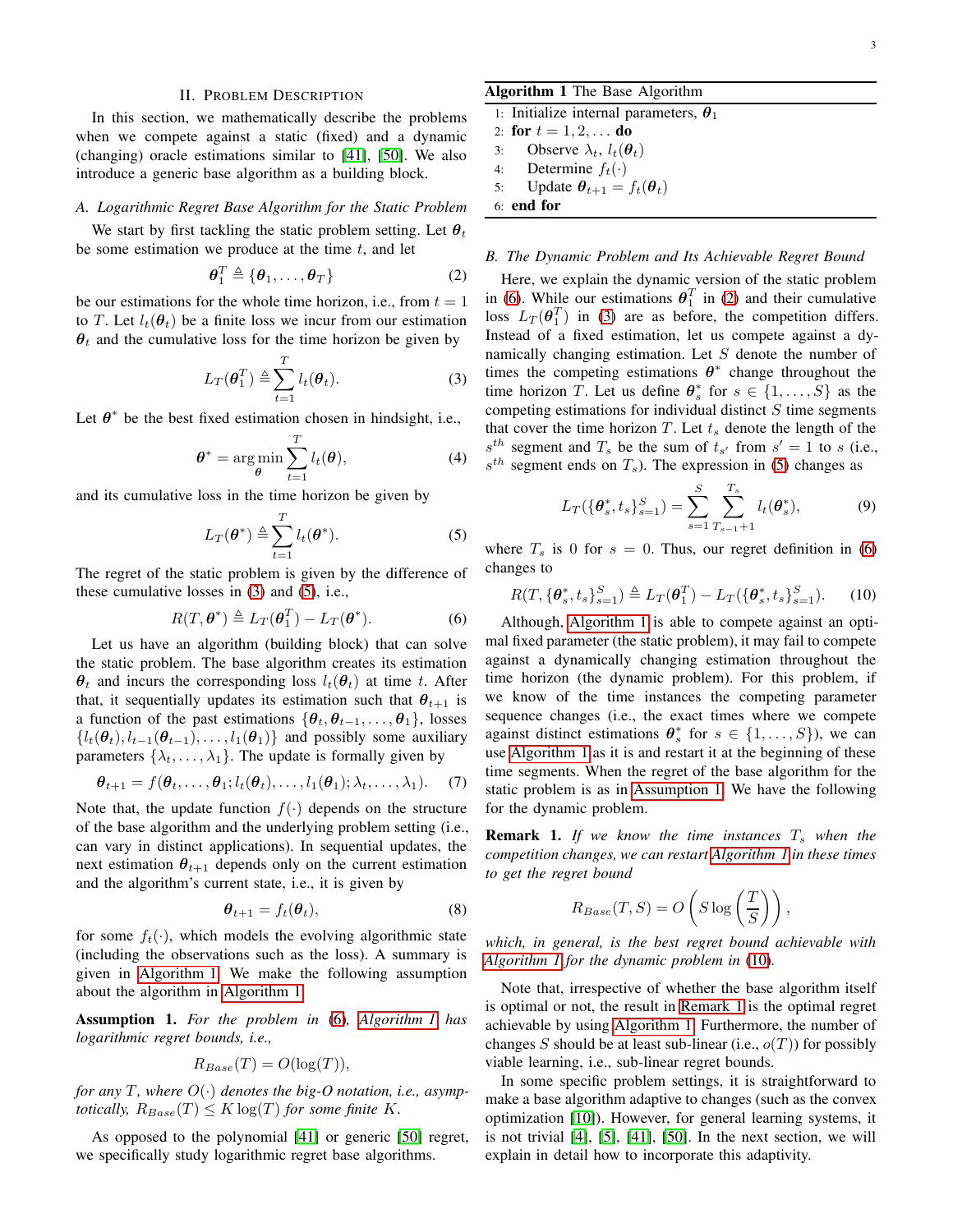# III. ALGORITHMIC FRAMEWORK

## <span id="page-3-0"></span>*A. Mixture of Hyper-Experts*

The framework starts similarly to [\[50\]](#page-7-40), where we use a hyper-expert scheme to create a set of experts that use the base algorithm in [Algorithm 1.](#page-2-3)

Definition 2. *The experts* i *are created from the base algorithm according to an hyper-expert scheme* H *such that*

$$
\mathcal{H}: H(i) = {\lambda_i}, \qquad \forall i, t, \qquad (11)
$$

*where*  $\lambda_i$  *collectively defines the necessary information about* how to utilize the base algorithm for the i<sup>th</sup> expert (e.g., start *and finish times of the individual runs of the base algorithm).*

At any time t, let us have a set  $\mathcal{N}_t$  of parallel running hyperexperts, where each hyper-expert  $i \in \mathcal{N}_t$  provides us with its parameter estimate  $\theta_{i,t}$ . To create our final estimate  $\theta_t$  at time t, we combine their estimates  $\theta_{i,t}$  with some mixture probability distribution  $P_{i,t}$  (i.e.,  $\sum_{i \in \mathcal{N}_t} P_{i,t} = 1$ ) using the surrogate function  $F(\cdot)$ . Hence,  $\theta_t$  is given by

$$
\boldsymbol{\theta}_t = F(\{\boldsymbol{\theta}_{i,t}, P_{i,t}\}_{i \in \mathcal{N}_t}).
$$
\n(12)

 $P_{i,t}$  are given by the normalization of the weights  $P_{i,t}$ , i.e.,

$$
P_{i,t} = \frac{P_{i,t}}{\sum_{j \in \mathcal{N}_t} \widetilde{P}_{j,t}}, \quad \text{for } i \in \mathcal{N}_t.
$$
 (13)

Each hyper-expert weight  $P_{i,t}$  is designed to be dependent on the past performance of that expert. Furthermore, we also mix these weights with each other to compete against a dynamically changing estimation sequence. The performance weights are recursively calculated with a telescoping rule as

$$
\widetilde{P}_{j,t} = \sum_{i \in \mathcal{N}_{t-1}} \widetilde{P}_{i,t-1} e^{-\alpha l_{t-1}(\boldsymbol{\theta}_{i,t-1})} \tau_t(i,j) \tag{14}
$$

where  $\tau_t(i, j)$  is the transition from the  $i^{th}$  to  $j^{th}$  hyper-expert. **Definition 3.** *The transition weights*  $\tau_t(i, j)$  *for all*  $(i, j, t)$  *are* 

<span id="page-3-2"></span>*collectively defined as a weighting scheme* T *such that*

$$
\mathcal{T}: \tau_t(i,j), \qquad \forall i, j, t, \qquad (15)
$$

*where*  $\tau_t(i, j)$  *is nonnegative for all*  $(i, j, t)$  *and upper-bounded by a probability distribution, i.e.,*

$$
\sum_{j} \tau_t(i,j) \le 1, \qquad \forall j, t. \tag{16}
$$

<span id="page-3-1"></span>**Lemma 1.** When the mixture uses the weighting scheme  $T$ , *which defines the transition weights*  $\tau_t(\cdot, \cdot)$ ,  $\forall t$ *; we have the following upper bound on our losses in terms of the losses of a sequence of hyper-expert selections*  $\{I_1, I_2, \ldots, I_T\}$  *from the expert sets*  $\{N_1, N_2, \ldots, N_T\}$  *(from the scheme H)* 

$$
\sum_{t=1}^T l_t(\boldsymbol{\theta}_t) \leq \sum_{t=1}^T l_t(\boldsymbol{\theta}_{I_t,t}) + \frac{1}{\alpha} \mathcal{W}_{\mathcal{T}}\left(\{I_t\}_{t=1}^T\right).
$$

where  $\mathcal{W}_{\mathcal{T}}\left(\{I_t\}_{t=1}^T\right) \triangleq -\log\left(\prod_{t=1}^T \tau_t(I_{t-1}, I_t)\right), I_t \in \mathcal{N}_t$ ,  $\tau_1(I_0, I_1) \leq P_{I_1,1}$  *and each*  $l_t(\cdot)$  *is*  $\alpha$ *-mixable.* 

*Proof.* The proof is in [\[50\]](#page-7-40).

# *B. Important Definitions*

In an  $S$  segment competition during a time horizon  $T$ , we compete against a dynamically changing oracle predictions  ${\lbrace \theta_s^* \rbrace}_{s=1}^S$  for the duration of the time lengths  ${\lbrace t_s \rbrace}_{s=1}^S$ . The result of [Lemma 1](#page-3-1) results in a regret bound in terms of the regret of an arbitrary expert selection sequence  $I_1^T \triangleq \{I_t\}_{t=1}^T$ .

Definition 4. *The expert regret of the hyper-expert construction scheme* H *is given by*

$$
E_{S,T}(I_1^T) \triangleq \sum_{s=1}^{S} \sum_{t=T_{s-1}+1}^{T_s} l_t(\boldsymbol{\theta}_{I_t,t}) - l_t(\boldsymbol{\theta}_s^*)
$$

which is the regret of the selections  $\{\boldsymbol{\theta}_{I_t}\}_{t=1}^T$  against the  $\epsilon$ *competitions*  $\{\boldsymbol{\theta}_s\}_{s=1}^T$ .

Definition 5. *The mixture regret of the transition weighting scheme* T *for the hyper-expert scheme* H *is given by*

$$
W_{S,T}(I_1^T) \triangleq W_{\mathcal{T}}\left(\{I_t\}_{t=1}^T\right),\,
$$

which is the mixture redundancy of the selections  $\{\boldsymbol{\theta}_{I_t}\}_{t=1}^T$  in *our algorithm.*

<span id="page-3-3"></span>Corollary 1. *Similarly to [\[50\]](#page-7-40), the regret resulting from [Lemma 1](#page-3-1) can be divided in two parts as*

$$
R_{S,T}\left(\{\boldsymbol{\theta}_t\}_{t=1}^T\right) \triangleq \sum_{s=1}^S \sum_{t=T_{s-1}+1}^{T_s} l_t(\boldsymbol{\theta}_t) - l_t(\boldsymbol{\theta}_s^*)
$$
  

$$
\leq E_{S,T}(I_1^T) + \frac{1}{\alpha} W_{S,T}(I_1^T),
$$

where  $E_{S,T}(I_1^T)$  is the expert regret of the hyper-expert  $\emph{construction scheme}$   $\mathcal H$ *; and*  $W_{S,T}(I_1^T)$  *is the mixture regret of the transition weighting scheme*  $\mathcal T$  *in a time horizon*  $T$  *when competing against* S *time segments.*

**Definition 6.** Let  $I_1^T$  be a sequence of experts from H that *is able to 'compete', i.e., whenever*  $I_t \neq I_{t-1}$ ,  $I_t^{th}$  expert *starts a new run of the base algorithm. Hence, this sequence of experts*  $\{I_t\}_{t=1}^T$  *collectively imply a sequence of runs of the base algorithm (the structure of which depends on* H*), where* during each individual run, the competition  $\boldsymbol{\theta}_s^*$  stays the same. Let  $S_T$  be the number of segments in  $\{I_t\}_{t=1}^T$  such that

$$
\mathcal{S}(\{t_s\}_{s=1}^S) \triangleq S_T = 1 + \sum_{t=2}^T \mathbb{1}_{I_t \neq I_{t-1}},
$$

*where*  $\mathbb{1}_x$  *is the identity operator. We point out that*  $S_T \leq o(T)$ *for viable learning, where* o(·) *is the Little-O notation, because, otherwise, the base algorithm cannot sufficiently learn the optimal parameter in its segment.*

Definition 7. *We use the following expression*

$$
F(T) = \hat{O}(G(T)),
$$

*to denote an asymptotically near upper bound if*  $F(T)$   $\leq$  $K(G(T))^{1+\epsilon}$ , as  $T \to \infty$  for every finite  $\epsilon > 0$ , i.e., the *fraction of*  $F(T)$  *over*  $G(T)$  *is asymptotically sub-polynomial in*  $G(T)$ *. Although a function*  $F(\cdot)$  *may not necessarily be upper bounded by an order of*  $G(T)$ *, i.e., not*  $O(G(T))$ *, it*  $\Box$  *may be*  $\hat{O}(G(T))$ *, since it is a looser bound.*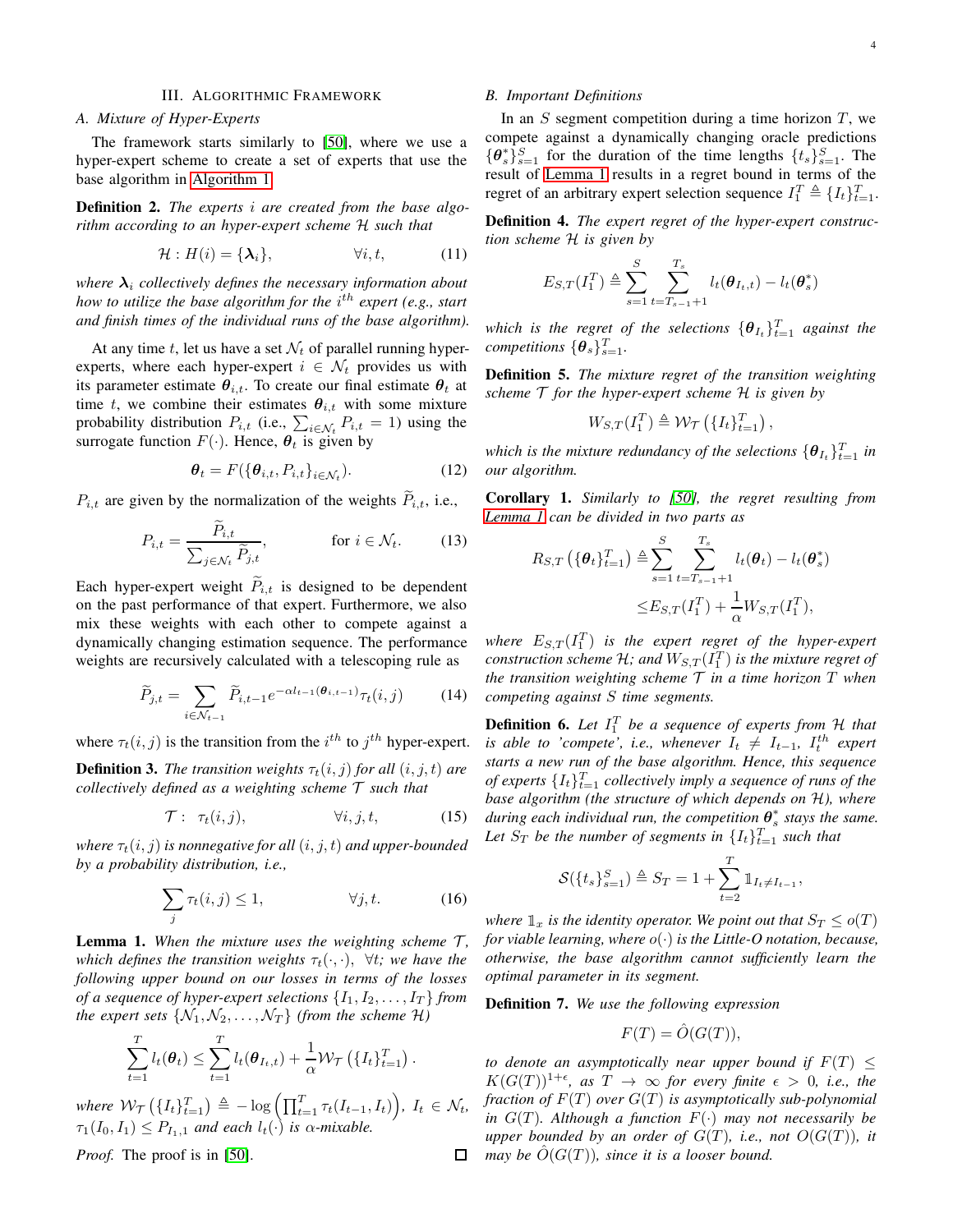# IV. ALGORITHM DESIGN

<span id="page-4-0"></span>There are two components that needs to designed in the algorithmic framework, which are the hyper-expert scheme and the weighting scheme. The weighting scheme determines the switches between the specific hyper-experts, which in turn, determines how the base algorithm is utilized. Unlike [\[50\]](#page-7-40), we start with a generic design of the hyper-experts.

## *A. Hyper Expert Scheme Design*

We start the design by creating a number of hyper-experts which run the base algorithm in given time intervals such that

$$
\mathcal{H}_{\mathcal{D}} : H(i) = \{p_i, s_i, t_i, r_i\}, \qquad \forall i, \qquad (17)
$$

where the hyper-expert parameters

$$
p_i \in \{1,2,3,\ldots\},\
$$

is the period (i.e., how long does the base algorithm run before restarting) of the  $i^{th}$  expert, and

$$
s_i \in \{1,2,3,\ldots\},\
$$

is the initial start time (i.e., when we start the run of the base algorithm for the first time) of the  $i^{th}$  expert,

$$
t_i \triangleq rem((t - s_i), p_i) + 1 \tag{18}
$$

is the current runtime of the base algorithm at time  $t$  (i.e., the time since the last start of the base algorithm) for the expert i, and

$$
r_i \triangleq t - t_i + p_i + 1 \tag{19}
$$

is the next reset at time  $t$  (i.e., the next time instance the base algorithm resets) for the expert  $i$ .

#### *B. Wighting Scheme Design*

To mix these hyper-experts, we need a weighting scheme as in [Definition 3.](#page-3-2) The problem setting is not as generic as [\[50\]](#page-7-40) and the base algorithm does not need to know its total runtime at its start. We use the following weighting scheme

$$
\mathcal{T}_{\mathcal{D}}: \ \tau_t(i,j) = \begin{cases} \frac{1}{t_i}, & \text{if } t_j = 1 \text{ and } j = J_t \\ \frac{t_i - 1}{t_i}, & \text{if } i = j, t_i \neq 1 \\ 0, & \text{otherwise} \end{cases}
$$
 (20)

where  $J_t$  is the index of the expert with the greatest period that resets at time  $t$  (tie breaker does not matter), i.e.,

$$
J_t \triangleq \underset{i:t=r_i}{\arg \max} p_i. \tag{21}
$$

Note that the weighting scheme  $\mathcal{T}_D$  satisfies [Definition 3](#page-3-2) and is a valid weighting scheme, since it either stays on the same expert or switches to a single expert at any time t.

#### *C. Complexity*

The complexity is directly related to the number of parallel running hyper-experts in accordance with the hyper-expert scheme  $\mathcal{H}_D$ . Thus, the computational complexity at time t is given by the cardinality of the set  $C_t \triangleq \{H(i) \in \mathcal{H}_D : s_i \leq t\}.$ Since this is a growing set, the per time complexity for a time horizon T is bounded by  $C_T \triangleq \{H(i) \in \mathcal{H}_D : s_i \leq T\}$ .

# *D. Regret Analysis*

For a given  $S$  segment competition, where we compete against parameters  $\{\theta_s^*\}_{s=1}^S$  with time lengths  $\{t_s\}_{s=1}^S$ , let there be a hyper-expert selection sequence  $\{I_1^T\}$  that implies  $S_T$  restarts of the base algorithm.

<span id="page-4-1"></span>Lemma 2. *We have the following expert regret for the scheme*  $\mathcal{H}_{D}$ 

$$
E_{S,T}(I_1^T) = O\left(S_T \log\left(\frac{T}{S_T}\right)\right).
$$

*Proof.* The base algorithm can restart either when we are at the same hyper-expert or when we switch to a different hyperexpert (from the weighting scheme  $T_D$ , we switch to an expert only when it restarts the base algorithm). Let  $\tau_s$  be the total runtime of the base algorithm whenever we go to a new start of the base algorithm. Then, the regret is

$$
E_{S,T}(\mathcal{H}_D) = \sum_{s=1}^{S_T} O(\log(\tau_s)),\tag{22}
$$

from the base algorithm regret in [Assumption 1.](#page-2-6) Since

$$
\sum_{s=1}^{S_T} t_s = T,\tag{23}
$$

we have from concavity of the logarithm

$$
E_{S,T}(\mathcal{H}_D) = O\left(S_T \log\left(\frac{T}{S_T}\right)\right),\tag{24}
$$
  
des the proof.

which concludes the proof.

<span id="page-4-2"></span>Lemma 3. *We have the following mixture regret for the scheme*  $\mathcal{T}_D$ 

$$
W_{S,T}(\mathcal{T}_D) = O\left(S_T \log\left(\frac{T}{S_T}\right)\right).
$$

*Proof.* From  $\mathcal{T}_D$ , we stay at the same expert for a runtime  $t_i$ of the base algorithm and incur  $log(t_i)$  redundancy during our stay. This is the total redundancy if we stay at the same expert. However, if we switch, we incur an additional  $\log(t_i + 1)$ redundancy. Thus, we have

$$
W_{S,T}(\mathcal{T}_D) \le \sum_{s=1}^{S_T} 2\log(t_s + 1),\tag{25}
$$

which, from the concavity of the logarithm, gives

$$
W_{S,T}(\mathcal{T}_D) = O\left(S_T \log\left(\frac{T}{S_T}\right)\right),\tag{26}
$$

which concludes the proof. **Theorem 1.** *The regret bound for using*  $H_D$  *and*  $T_D$  *with [Algorithm 1](#page-2-3) is given by*

$$
R_{S,T}\left(\{\hat{\boldsymbol{\theta}}_t\}_{t=1}^T\right) = O\left(S_T \log\left(\frac{T}{S_T}\right)\right),\,
$$

*for finite mixability*  $\alpha$ *, where*  $S_T$  *is the total number of times the base algorithm resets.*

*Proof.* The proof is straightforward from the combination of [Lemma 2](#page-4-1) and [Lemma 3](#page-4-2) in accordance with [Corollary 1.](#page-3-3)  $\Box$ 

 $\Box$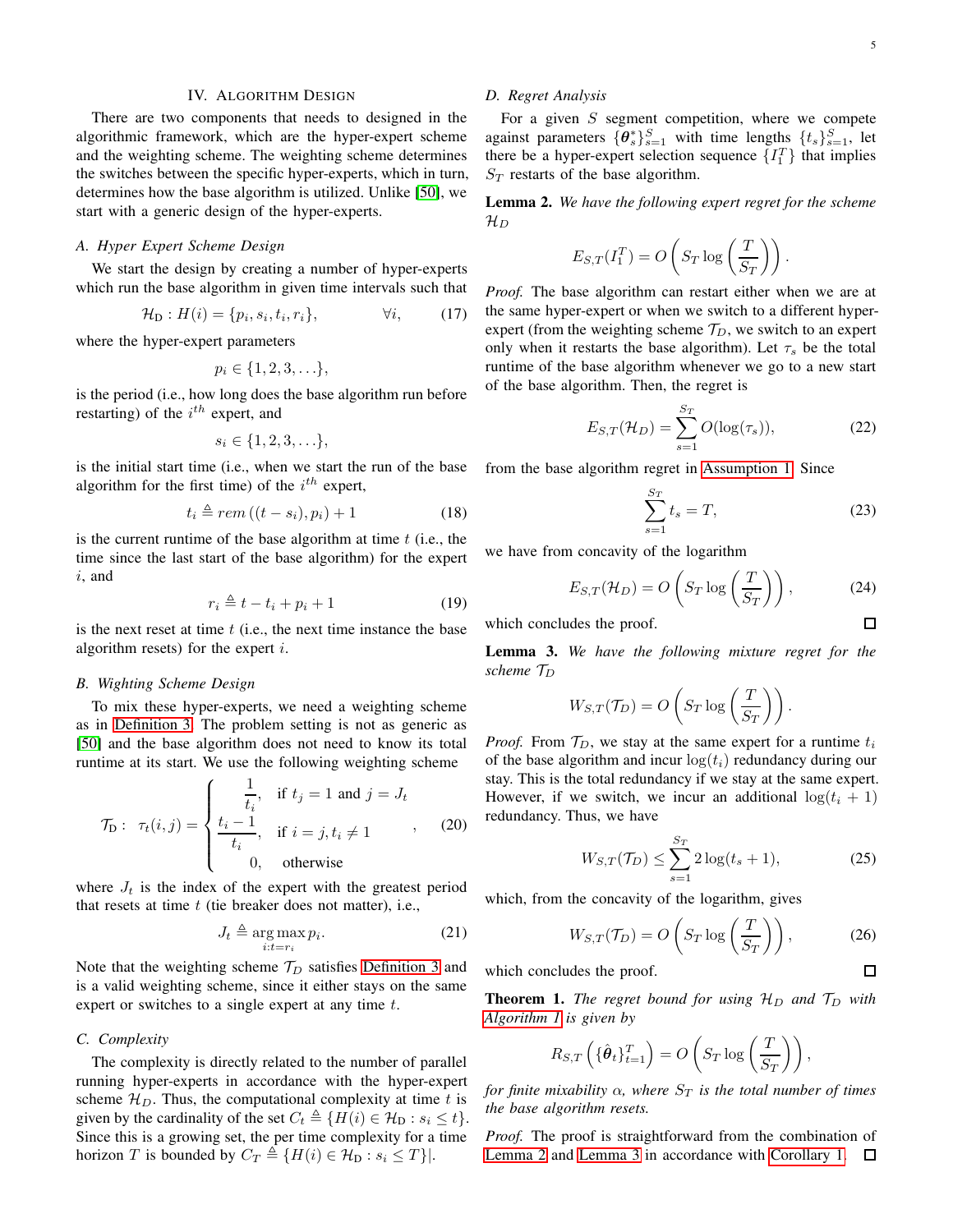# <span id="page-5-0"></span>V. QUADRATIC COMPLEXITY ALGORITHM WITH OPTIMAL LOGARITHMIC PER SWITCH REGRET

For the optimal achievable regret, we need to have a base algorithm starting at each time  $t$ , since we do not know the time indices the competition changes. To do this, we create an expert at each time  $t$  that never resets and continues to sequentially run the base algorithm similarly with [\[37\]](#page-7-28), [\[38\]](#page-7-29).

We start the design by creating a number of hyper-experts which run the base algorithm in given time intervals such that

$$
\mathcal{H}_{\text{lin}}: H(i) = \{s_i, p_i, t_i, r_i\}, \qquad \forall i, \qquad (27)
$$

where the hyper-expert parameters

$$
p_i = \infty,\tag{28}
$$

is the period (i.e., the algorithm never restarts) of the  $i^{th}$  expert, and

$$
s_i \in \{1, 2, 3, \ldots\},\tag{29}
$$

is the initial start time (i.e., when we start the run of the base algorithm for the first time) of the  $i^{th}$  expert,

$$
t_i = t - s_i + 1 \tag{30}
$$

is the current runtime of the base algorithm at time  $t$  (i.e., the time since the last start of the base algorithm) for the expert i, and

$$
r_i = \begin{cases} s_i, & t \le s_i, \\ \infty, & \text{otherwise} \end{cases} \tag{31}
$$

is the next reset at time  $t$  (i.e., the next time instance the base algorithm resets) for the expert  $i$ .

For this design of the hyper-expert scheme, we have the following complexity and regret.

Corollary 2. For a time horizon T, the cardinality bound of *the parallel running experts is*

$$
C_T=T,
$$

*which results in a linear per time complexity, i.e.,*  $O(T)$  *per time.*

*Proof.* The proof comes from the fact that the set of hyperexperts grows linearly (at each time instance, we create a new hyper-expert). П

Corollary 3. For a time horizon T, the number of base *algorithm restarts*  $S_T$  *is bounded as* 

$$
S_T = S,
$$

*which results in the regret bound*

$$
R_{T,S} = O\left(S \log\left(\frac{T}{S}\right)\right)
$$

*Proof.* The proof comes from the fact that at each time  $t$ , there is only one hyper-expert that starts the base algorithm, which we switch to. Thus, for every change in the competition, we switch to a different hyper-expert. 口

Remark 2. Hlin *implies an inefficient linear per time*  $(i.e., O(T))$  algorithm with the optimal regret per switch  $O(\log(T/S)).$ 

# <span id="page-5-1"></span>VI. LINEARITHMIC COMPLEXITY ALGORITHM WITH SUB-OPTIMAL LOG-SQUARED PER SWITCH REGRET

For efficiency, the traditional approach is to use the doubling trick [\[51\]](#page-7-42) where we run the algorithm with time lengths that is the double of the previous run (e.g.,  $2^0$ ,  $2^1$ ,  $2^2$ , ...). Hence, the hyper-experts end up running the base algorithm for lengths that are powers of 2. We efficiently implement our algorithm by creating hyper experts that rerun the base algorithm in specific time intervals. These hyper-experts will be designed such that the  $i^{th}$  expert,  $i \in \{1, ..., N\}$ , will run the base algorithm individually in subsequent time segments of length  $2<sup>k</sup>$  for some k similarly with [\[41\]](#page-7-33), [\[50\]](#page-7-40).

We design the hyper-experts with the parameter  $k_i$ , which is a parameter such that

$$
k_i \in \{2^0, 2^1, 2^2, 2^3, \ldots\},\tag{32}
$$

where the hyper-expert i with  $k_i$  start its run at  $t = k_i$ ; and runs the base algorithm for an interval of  $k_i$ . Thus,

$$
\mathcal{H}_{\text{log}}: H(i) = \{s_i, p_i, t_i, r_i\}, \qquad \forall i,
$$
 (33)

where the hyper-expert parameters

$$
p_i \in \{2^0, 2^1, 2^2, 2^3, \ldots\},\tag{34}
$$

is the period of the  $i^{th}$  expert, and

$$
s_i = p_i,\tag{35}
$$

is the initial start time of the  $i^{th}$  expert,

$$
t_i = rem((t - p_i), p_i) + 1 \tag{36}
$$

is the runtime of the base algorithm at  $t$  for the expert  $i$ , and

$$
r_i = t - t_i + p_i + 1 \tag{37}
$$

is the next reset at time  $t$  (i.e., the next time instance the base algorithm resets) for the expert  $i$ .

Corollary 4. For a time horizon T, the cardinality bound of *the parallel running experts is*

$$
C_T = O(\log(T)),
$$

*which results in a logarithmic per time complexity.*

*Proof.* The proof comes from the fact that there is only one hyper-expert with the same period and this set grows logarithmically with time.  $\Box$ 

Corollary 5. For a time horizon T, the number of base *algorithm starts*  $S_T$  *is bounded as* 

$$
S_T = S \log(T/S),
$$

*which results in the regret bound*

$$
R_{T,S} = O\left(S\log^2\left(T/S\right)\right)
$$

*Proof.* From the construction of  $\mathcal{H}_{log}$ , we see that if we switch to a period  $p_i$  at time t for some competition  $\theta_s^*$ , we can only switch to a bigger period at  $t + p_i$ . This results in the worst case scenario of  $log(t_s)$  restarts for the competition segment length  $t_s$ , which concludes the proof.  $\Box$ 

Remark 3. Hlog *implies an efficient logarithmic per time*  $(i.e., O(log(T)))$  algorithm with sub-optimal regret per switch  $O(\log^2(T/S)).$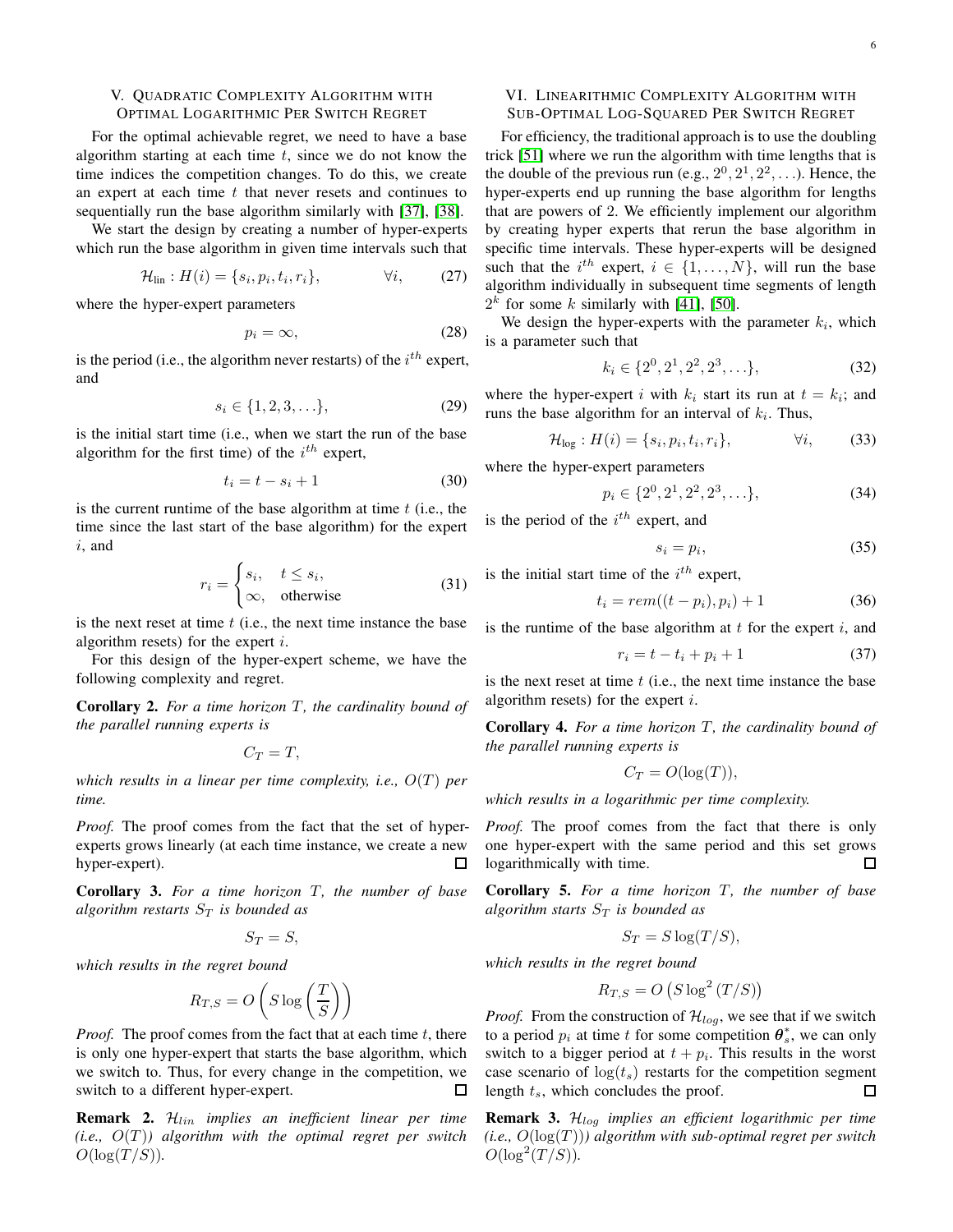# <span id="page-6-0"></span>VII. NEAR-LINEAR COMPLEXITY ALGORITHM WITH NEAR-OPTIMAL NEAR-LOGARITHMIC PER SWITCH REGRET

In this section, we combine the better properties of the designs in [Section V](#page-5-0) and [Section VI.](#page-5-1) We leave the period structure generic, which is not necessarily an exponentially growing one as in [Section VI](#page-5-1)

$$
p_i \in \{f_1, f_2, \ldots\},\tag{38}
$$

where  $f_1 = 1$ . For  $n \geq 2$ , let  $f_n = \alpha_n f_{n-1} + \beta_n$ , where  $\alpha_n$ is a natural number and  $0 \leq \beta_n \leq f_{n-1}$ . We design the hyper experts such that for every period  $f_n$ , the start times will range from  $\{\beta_n + f_{n-1}, \beta_n + 2f_{n-1}, \dots, \beta_n + \alpha_n f_{n-1}\}.$  Thus,

$$
\mathcal{H}_{sub}: H(i) = \{s_i, p_i, t_i, r_i\}, \qquad \forall i,
$$
 (39)

where the hyper-expert parameters

$$
p_i = f_n \in \{f_1, f_2, \ldots\},\tag{40}
$$

for some *n*, is the period of the  $i<sup>th</sup>$  expert, and

$$
s_i \in \{\beta_n + f_{n-1}, \beta_n + 2f_{n-1}, \dots, \beta_n + \alpha_n f_{n-1}\},\tag{41}
$$

is the initial start time of the  $i^{th}$  expert,

$$
t_i = rem((t - s_i), p_i) + 1 \tag{42}
$$

is the runtime of the base algorithm at  $t$  for the expert  $i$ , and

$$
r_i = t - t_i + p_i + 1 \tag{43}
$$

is the next reset at time  $t$  for the expert  $i$ .

**Remark 4.** *When*  $\alpha_n = 1$  *for all n and*  $\beta_n = f_{n-1}$ *, we have the structure of [Section VI](#page-5-1) as in [\[41\]](#page-7-33), [\[50\]](#page-7-40).*

<span id="page-6-2"></span>Definition 8. *We define the following metric which will be useful in both the complexity and the regret analysis. Let*

$$
n_t = \max_{n:f_n < t} n,
$$

*which is the index of the maximum period that is less than the time length* t*.*

<span id="page-6-3"></span>**Theorem 2.** For a time horizon T, the cardinality bound of *the parallel running experts is*

$$
C_T \le 1 + n_T \max_{n \in \{2, \ldots, n_T + 1\}} \alpha_n,
$$

*where*  $n_T$  *is as in [Definition 8.](#page-6-2)* 

*Proof.* We observe that for an expert with  $f_n$  period to start for the first time, we need to have passed the time mark  $f_{n-1}$ . For a time horizon  $T$ , we have from [Definition 8](#page-6-2)

$$
n_T = \max_{n:f_n < T} n \tag{44}
$$

Then, complexity is

$$
C_T \le 1 + \sum_{n=1}^{n_T} \alpha_{n+1},
$$
\n(45)

$$
\leq 1 + n_T \max_{n \in \{2, \dots, n_T + 1\}} \alpha_n,\tag{46}
$$

where the additive 1 comes from the single hyper-expert with the period  $f_1 = 1$ , which completes the proof. ◻ <span id="page-6-6"></span>**Theorem 3.** For a time horizon T,  $\mathcal{H}_{sub}$  results in the regret

$$
R_{T,S} = O\left(\left(S + \sum_{s=1}^{S} n_{t_s}\right) \log\left(\frac{T}{S + \sum_{s=1}^{S} n_{t_s}}\right)\right),\,
$$

*where*  $n_{t_s}$  is as in [Definition 8.](#page-6-2)

*Proof.* For any competition segment  $t_s$ , let

<span id="page-6-4"></span>
$$
n_{t_s} = \max_{n:f_n < t_s} n. \tag{47}
$$

Whenever we switch to an expert with  $f_{n_{t+1}}$ , we can cover until the end of the competition. Moreover, we do not need to switch to the same period twice. Thus, total number of switches is bounded by  $n_{t_s} + 1$  and  $S_T \leq S + \sum_{s=1}^{S} n_{t_s}$ .

We design the periods  $f_n$  for  $n \geq 2$  as the following

$$
f_n = \lfloor \exp(a \exp(b \log^c(n))) \rfloor,
$$
 (48)

where  $a > 0$ ,  $b > 0$ ,  $c > 1$ . From [Definition 8,](#page-6-2) we have

$$
n_{t_s} \le \exp((\log(\log(t_s + 1)/a)/b)^{1/c}), \tag{49}
$$

which is sub-logarithmic for finite  $c > 1$ .

Corollary 6. For a time horizon T, the cardinality bound of *the parallel running experts is asymptotically*

<span id="page-6-5"></span>
$$
C_T = o(T^{\epsilon}),
$$

*for any finite*  $\epsilon > 0$ *, i.e., sub-polynomial.* 

*Proof.* For  $c > 1$ , we have

$$
\alpha_{n_T} = O\left(T^{\frac{bc \log^{c-1}(n_T)}{n_T}}\right),\tag{50}
$$

from asymptotic convexity of  $exp(b \log^c(n))$ . The result comes from [Theorem 2](#page-6-3) and the fact that  $n<sub>T</sub>$  is sub-logarithmic and divergent. П

Corollary 7. *Using the periods in* [\(48\)](#page-6-4) *results in the regret*

$$
R_{T,S} = \hat{O}(S \log(T/S)),
$$

*since*  $S_T$  *is sub-logarithmic per S.* 

*Proof.* Using [\(49\)](#page-6-5) and [Theorem 3,](#page-6-6) we have

$$
S_T = O(S \exp((\log(\log(T/S + 1)/a)/b)^{1/c})),\tag{51}
$$

which results in a near-logarithmic regret per switch.  $\Box$ 

<span id="page-6-1"></span>**Remark 5.**  $\mathcal{H}_{sub}$  *implies an efficient near-linear time algorithm with near-optimal near-logarithmic regret per switch.*

#### VIII. CONCLUSION

We studied the online optimization of mixable loss functions in a dynamic environment, where there exists an algorithm that achieves  $O(log(T))$  regret against a fixed estimator. We proposed an online mixture framework that uses these static solvers as its base algorithm. Against a competition with S segments, we showed that, with the suitable selection of hyper-expert creations and weighting strategies, we can achieve  $O(S \log(T/S))$  and  $O(S \log^2(T/S))$  regret in  $O(T)$ and  $O(log(T))$  computational complexity per round, respectively. Furthermore, we showed that it is also possible to achieve asymptotically  $O(S \log^{1+\epsilon}(T/S))$  regret for any finite  $\epsilon > 0$  (near-logarithmic, thus near-optimal) with  $O(T^{1+\delta})$ computational complexity for any finite  $\delta > 0$  (near-linear).